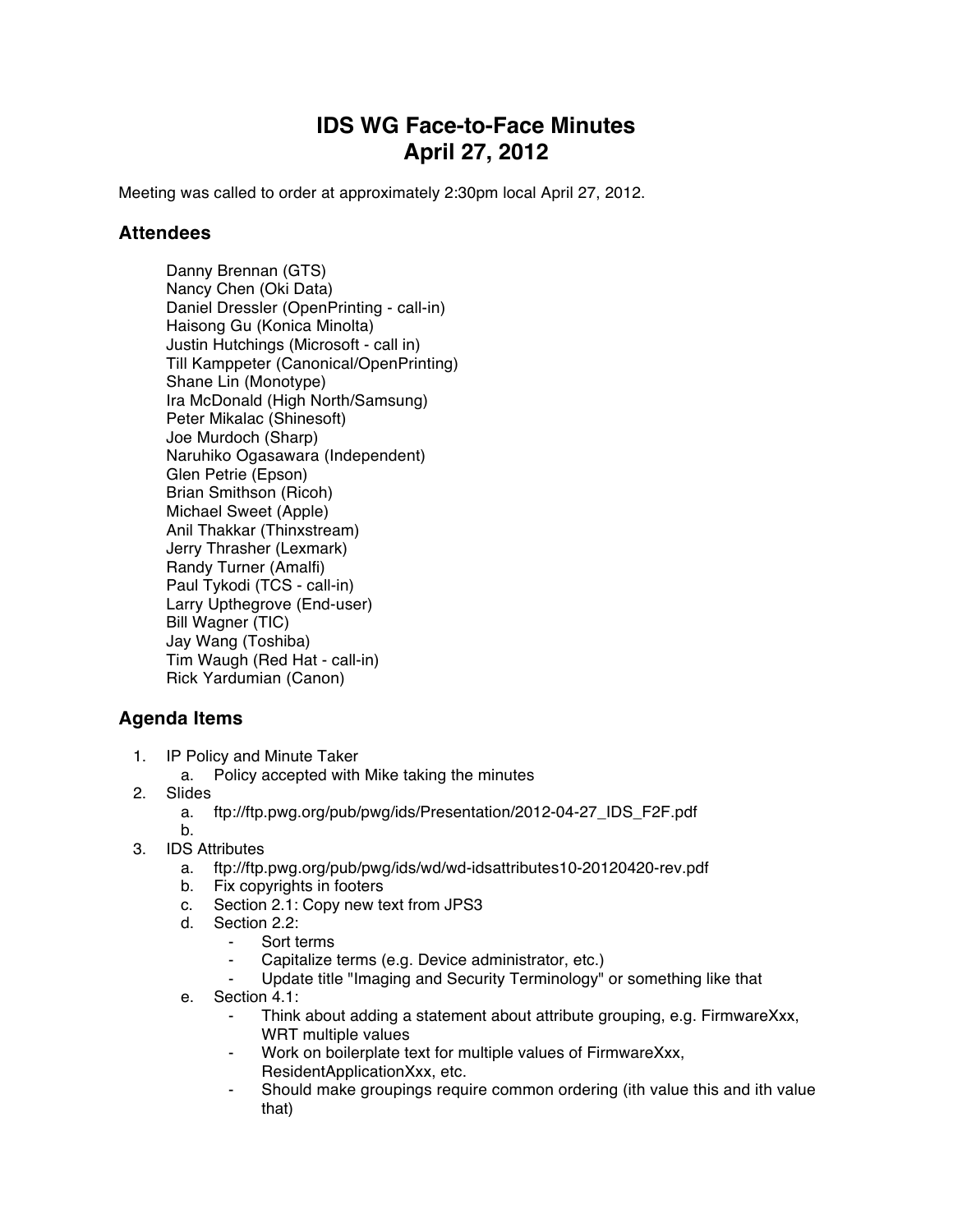- Instances instead of values
- Action: Ira to work on boilerplate text for multi-valued attributes in IDS Attributes
- f. Section 11:
	- $-$  Lee = blank
	- $Pick = blank$
	- $Ron =$  Samsung
	- ⁃ Harry = Ricoh
	- $Peter = blank$
	- $Sameer = blank$
	- Move under authors
- g. Section 12:
	- Add Joe as author
	- ⁃ Authors' (apostrophy)
- 4. NAP SOH Binding Spec
	- a. ftp://ftp.pwg.org/pub/pwg/ids/wd/wd-ids-napsoh10-20120420-rev.pdf
	- b. Fix headers to include document abbreviation
	- c. Section 5.1.2.1: Fix hex version of 102
	- d. Global: Check all TLV subtypes so that hex and decimal match
	- e. Section 11: "Authors'" (apostrophe at end), fix contributors (wrong company)
	- f. Q: Do we put this spec to sleep since MS is implementing TNC/NEA?
		- A: Yes, but hold for potential publication as an informational document in the future in conjunction with the TNC binding
- 5. Common Log Format
	- a. ftp://ftp.pwg.org/pub/pwg/ids/wd/wd-ids-log10-20111219-rev.pdf
	- b. Heading: Fix title in heading
	- c. Title: PWG Common Log Format (PWG-LOG)
	- d. Section 1: Fix title of reference to 3995
	- e. Section 2.1: Update to new stuff
	- f. Section 2.2:
		- FQDN: The Fully Qualified Domain Name
		- Imaging Device: ", or a projector...", "multifunction" (no hyphen)<br>- Import Service and Job definitions from MED Model
		- Import Service and Job definitions from MFD Model
	- g. Section 3.2.1:
		- US HIPAA with informative reference
	- h. Global: PWG Common Log Format (throughout)
	- i. Section 4.1:
		- Convert list of PRI values to list
	- j. Section 4.1.1:
		- ⁃ Add subsection number of printer-state-reasons in RFC 2911
	- k. Section 4.4:
		- Remove TODO, don't need not stinkin' scan messages
	- l. Section 5.1.1 Event:
		- "were originally defined by ..."
		- ⁃ "The <service> names ..." and add reference to MFD Model
		- Line 358: "<service>Stopped: the service..." (not server)
		- ⁃ "Additional Event names come from the IANA..."
	- m. Section 5.1.4: Status
		- Add section number in 2911
	- n. Section 5.1.7 UserRoll
		- ⁃ Sync with IDS Model
		- ⁃ Provide informative reference to current draft of IDS Model
		- ⁃ "For example:"
	- o. Section 5.1.8 UserUUID
		- **Rename to UserURI**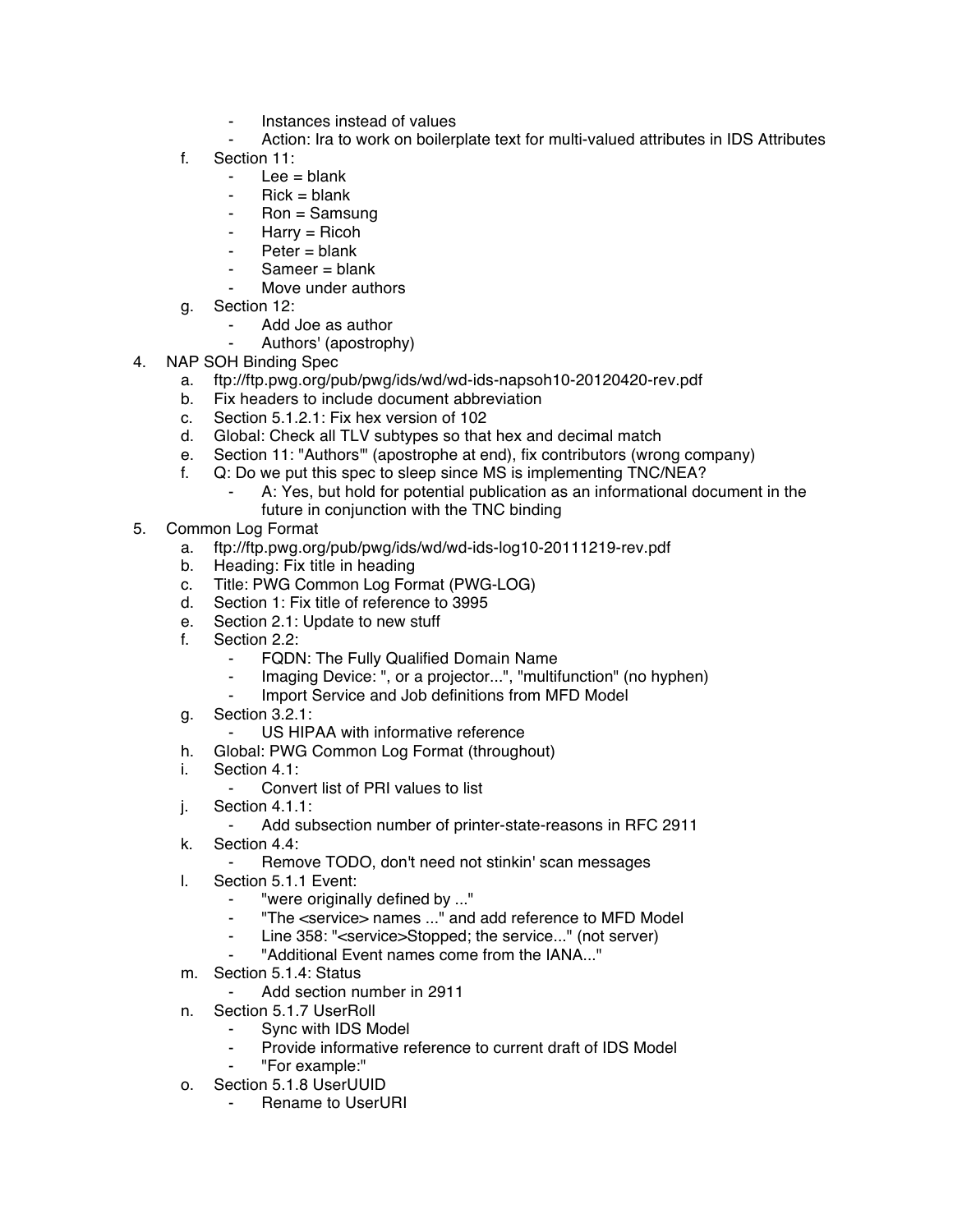- Add text from JPS3 for requesting-user-uri
- p. Section 5.2.2 <service>State
	- Add section reference in MFD Model
- q. Section 5.2.5 <service>UUID
	- Update with text from JPS3 for printer-uuid
- r. Section 5.3.1 JobID
	- Add 2911 reference with section
- s. Section 5.3.2 JobUUID
	- Update with text from JPS3 for job-uuid
- t. Section 5.x:
	- Add 2911 references with sections
	- ⁃ \*Message: Add reminder that message is part of the message section
- u. Section 5.3.11: JobAccountingUserUUID
	- **EXAMPLE Change to JobAccountingUserURI**<br>Fig. 1 Undate with text from JPS3 request
	- Update with text from JPS3 requesting-user-uri
- v. Section 6:
	- Line 473, 475: "and any modification" -> "or any modification"
- w. Section 7:
	- Line 482: Add PWG in front of "Common Log Format"
	- Add RFC 3629 for UTF-8
- x. Section 8:
	- Line 505: "Note that this of a BOM"
- y. RFC3629 -> STD63
- z. Make UNICODE and ISO10646 informative, and update the UNICODE reference to 6.0
- a. Section 9: Drop "In general" and "reasonable", "and when in transit from the device"
- b. Section 11:
	- ⁃ Add "and the members of the IDS working group"
- c. Q: Add DeviceUUID
	- ⁃ A: Yes, DeviceUUID (DUU)
- d. Q: Add <service>GeoLocation?
	- A: No, just let config change events and message text handle this
- e. Action: Mike to send prototype experience for PWG Common Log Format
- f. Post as prototype draft
- 6. IDS Model
	- a. ftp://ftp.pwg.org/pub/pwg/ids/wd/wd-ids-model10-20120425-rev.pdf
	- b. Section 2.1: Update with latest template text
	- c. Section 3.2.x:
		- ⁃ Update titles, e.g. "Find a Secure Imaging Device"
		- ⁃ Add Randy's use cases
		- Simplify and merge as needed
		- Move anything that says "requires" to design requirements
	- d. Section 3.2.4
		- Line 431: "printetr" spelled wrong
		- Separate PIN printing into a separate use case
		- Further simplify
	- e. Section 3.2.6:
		- Pull out requirements
	- f. Section 3.2.7:
		- Line 468: "identify all the people"
		- Line 470: "automatuically"
		- Pull out requirements
	- g. Global: MFD, MFP -> Imaging Device
	- h. Global: Scan for terminology/acronyms/abbreviations, add to terminology